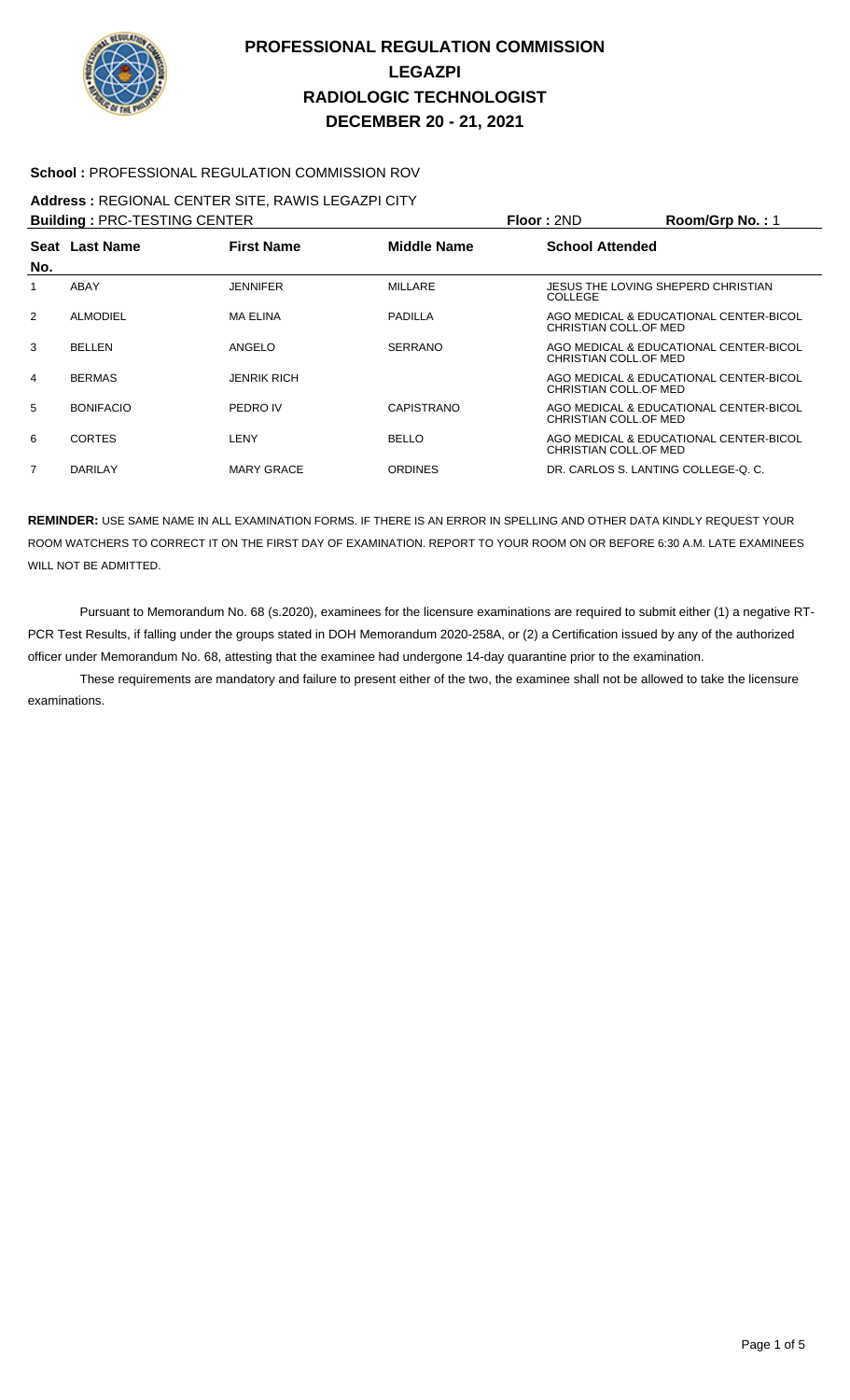

#### **School :** PROFESSIONAL REGULATION COMMISSION ROV

# **Address :** REGIONAL CENTER SITE, RAWIS LEGAZPI CITY

| <b>Building: PRC-TESTING CENTER</b> |                 |                   |                    | Floor: 2ND                                    | Room/Grp No.: 2                         |
|-------------------------------------|-----------------|-------------------|--------------------|-----------------------------------------------|-----------------------------------------|
| No.                                 | Seat Last Name  | <b>First Name</b> | <b>Middle Name</b> | <b>School Attended</b>                        |                                         |
| 1                                   | DE LA PAZ       | ANGELICA          | <b>HAYEN</b>       |                                               | PHILIPPINE COLLEGE OF HEALTH & SCIENCES |
| 2                                   | <b>DELUNA</b>   | <b>RHON</b>       | <b>REMETIR</b>     | JESUS THE LOVING SHEPERD CHRISTIAN<br>COLLEGE |                                         |
| 3                                   | <b>ENTAC</b>    | CRISANTO          | <b>ESTOPEREZ</b>   | MARTINEZ MEMORIAL COLLEGE                     |                                         |
| 4                                   | <b>GLOMAR</b>   | <b>ELSA</b>       | <b>NAVARRO</b>     | CHRISTIAN COLL.OF MED                         | AGO MEDICAL & EDUCATIONAL CENTER-BICOL  |
| 5                                   | <b>GREGORIO</b> | <b>EVELYN</b>     | SODSOD             | CHRISTIAN COLL.OF MED                         | AGO MEDICAL & EDUCATIONAL CENTER-BICOL  |
| 6                                   | <b>JUAREZ</b>   | JONATHAN          | <b>BERNAL</b>      | CHRISTIAN COLL.OF MED                         | AGO MEDICAL & EDUCATIONAL CENTER-BICOL  |
| $\overline{7}$                      | LASTRELLA       | <b>JOSE</b>       | <b>BIÑAS</b>       | CHRISTIAN COLL.OF MED                         | AGO MEDICAL & EDUCATIONAL CENTER-BICOL  |

**REMINDER:** USE SAME NAME IN ALL EXAMINATION FORMS. IF THERE IS AN ERROR IN SPELLING AND OTHER DATA KINDLY REQUEST YOUR ROOM WATCHERS TO CORRECT IT ON THE FIRST DAY OF EXAMINATION. REPORT TO YOUR ROOM ON OR BEFORE 6:30 A.M. LATE EXAMINEES WILL NOT BE ADMITTED.

 Pursuant to Memorandum No. 68 (s.2020), examinees for the licensure examinations are required to submit either (1) a negative RT-PCR Test Results, if falling under the groups stated in DOH Memorandum 2020-258A, or (2) a Certification issued by any of the authorized officer under Memorandum No. 68, attesting that the examinee had undergone 14-day quarantine prior to the examination.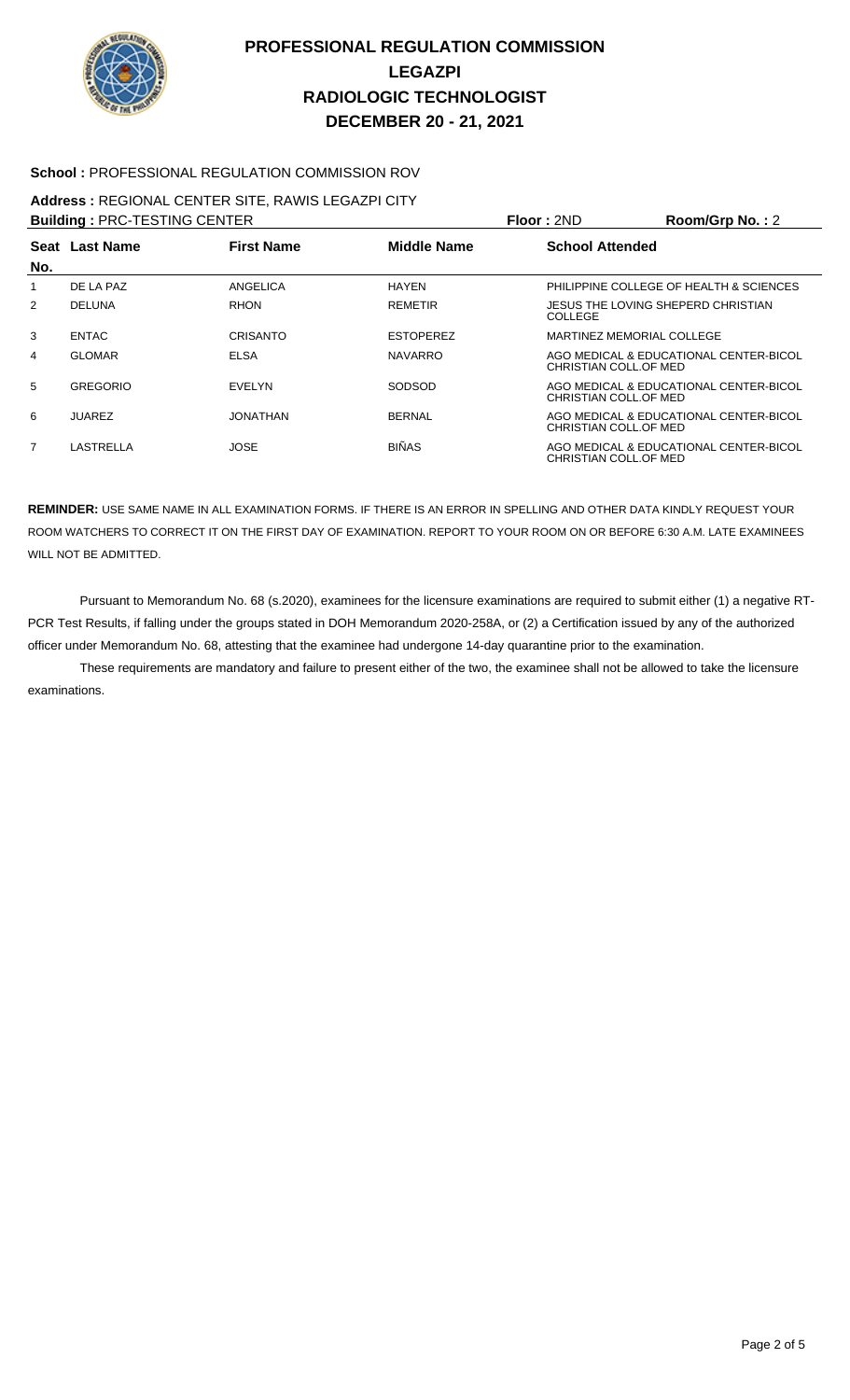

#### **School :** PROFESSIONAL REGULATION COMMISSION ROV

#### **Address :** REGIONAL CENTER SITE, RAWIS LEGAZPI CITY

| <b>Building: PRC-TESTING CENTER</b> |                |                   |                    | Floor: 2ND                                           | Room/Grp No.: 3                        |
|-------------------------------------|----------------|-------------------|--------------------|------------------------------------------------------|----------------------------------------|
|                                     | Seat Last Name | <b>First Name</b> | <b>Middle Name</b> | <b>School Attended</b>                               |                                        |
| No.                                 |                |                   |                    |                                                      |                                        |
| 1                                   | LIM            | <b>JOHN MARK</b>  | <b>SADIA</b>       | JESUS THE LOVING SHEPERD CHRISTIAN<br><b>COLLEGE</b> |                                        |
| 2                                   | <b>LOQUIAS</b> | EDGAR PHILIP      | <b>DOROSAN</b>     | CHRISTIAN COLL.OF MED                                | AGO MEDICAL & EDUCATIONAL CENTER-BICOL |
| 3                                   | LUSTAN         | <b>NOEL</b>       | <b>MACEDA</b>      | CHRISTIAN COLL.OF MED                                | AGO MEDICAL & EDUCATIONAL CENTER-BICOL |
| 4                                   | <b>NASOL</b>   | ELLEN             | <b>DACO</b>        | CHRISTIAN COLL.OF MED                                | AGO MEDICAL & EDUCATIONAL CENTER-BICOL |
| 5                                   | <b>NICERIO</b> | THERENCE NICOLE   | <b>MACINAS</b>     | CHRISTIAN COLL.OF MED                                | AGO MEDICAL & EDUCATIONAL CENTER-BICOL |
| 6                                   | PABLO          | LOEL              | <b>RAMOS</b>       |                                                      | OUR LADY OF LOURDES COLLEGE FOUNDATION |
| $\overline{7}$                      | <b>PAGAO</b>   | <b>KIMBERLY</b>   | PALERO             | JESUS THE LOVING SHEPERD CHRISTIAN<br><b>COLLEGE</b> |                                        |

**REMINDER:** USE SAME NAME IN ALL EXAMINATION FORMS. IF THERE IS AN ERROR IN SPELLING AND OTHER DATA KINDLY REQUEST YOUR ROOM WATCHERS TO CORRECT IT ON THE FIRST DAY OF EXAMINATION. REPORT TO YOUR ROOM ON OR BEFORE 6:30 A.M. LATE EXAMINEES WILL NOT BE ADMITTED.

 Pursuant to Memorandum No. 68 (s.2020), examinees for the licensure examinations are required to submit either (1) a negative RT-PCR Test Results, if falling under the groups stated in DOH Memorandum 2020-258A, or (2) a Certification issued by any of the authorized officer under Memorandum No. 68, attesting that the examinee had undergone 14-day quarantine prior to the examination.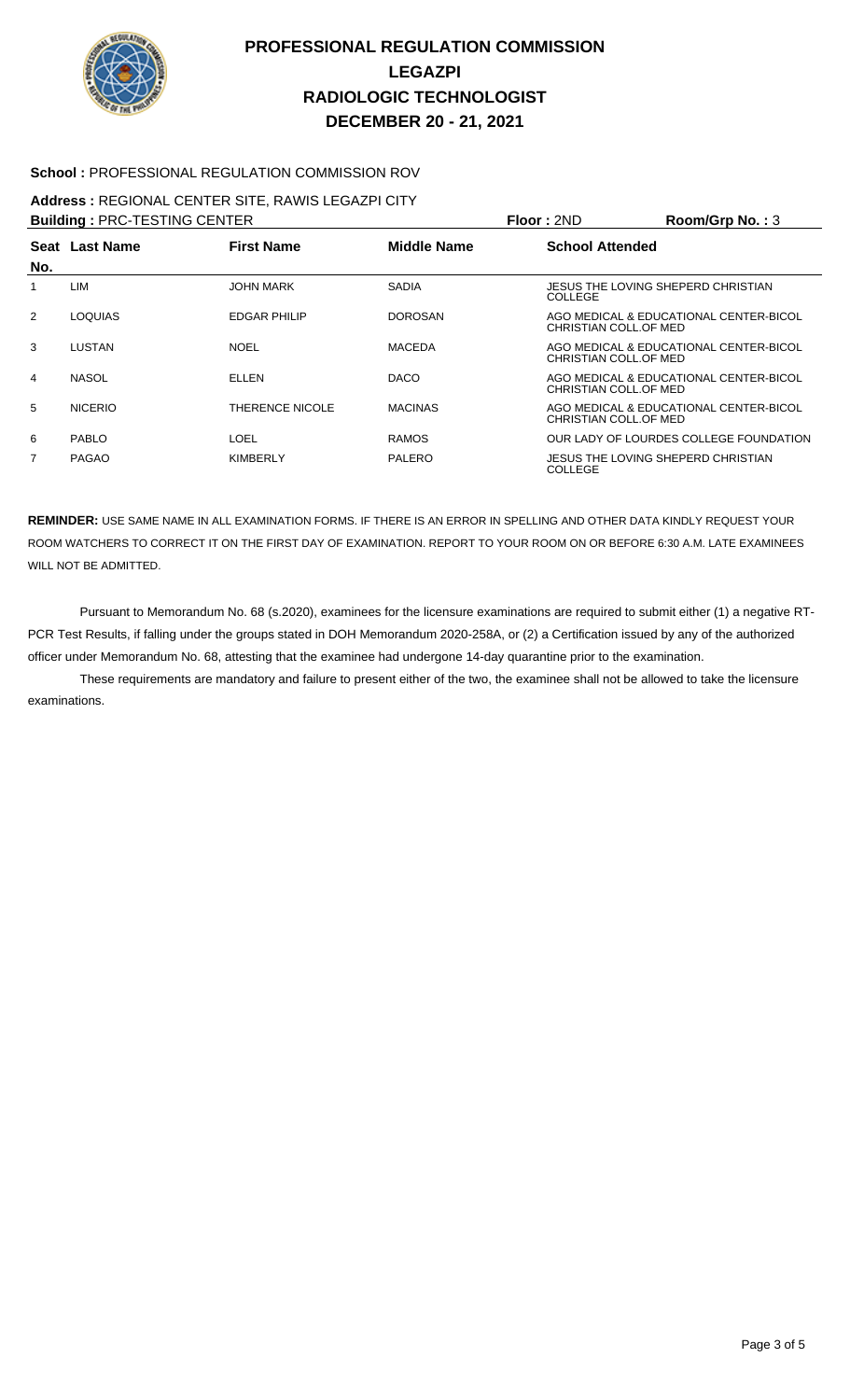

#### **School :** PROFESSIONAL REGULATION COMMISSION ROV

#### **Address :** REGIONAL CENTER SITE, RAWIS LEGAZPI CITY

| <b>Building: PRC-TESTING CENTER</b> |                 |                     |                  | Floor: 2ND             | Room/Grp No.: 4                        |
|-------------------------------------|-----------------|---------------------|------------------|------------------------|----------------------------------------|
| No.                                 | Seat Last Name  | <b>First Name</b>   | Middle Name      | <b>School Attended</b> |                                        |
| 1                                   | <b>PALENCIA</b> | <b>FRANCES MAE</b>  | DELA CRUZ        | CHRISTIAN COLL.OF MED  | AGO MEDICAL & EDUCATIONAL CENTER-BICOL |
| 2                                   | <b>PALENCIA</b> | <b>RENZ DARRIEL</b> | <b>BASE</b>      | CHRISTIAN COLL.OF MED  | AGO MEDICAL & EDUCATIONAL CENTER-BICOL |
| 3                                   | <b>PANTE</b>    | ARMANDO             | <b>BALDERAMA</b> | CHRISTIAN COLL.OF MED  | AGO MEDICAL & EDUCATIONAL CENTER-BICOL |
| 4                                   | <b>PARDE</b>    | VILMA               | <b>BRIONES</b>   | AGO FOUNDATION COLLEGE |                                        |
| 5                                   | PEDRAJITA       | <b>MILDRED</b>      | <b>BRIONES</b>   | CHRISTIAN COLL.OF MED  | AGO MEDICAL & EDUCATIONAL CENTER-BICOL |
| 6                                   | REGALADO        | <b>CHERRY</b>       | <b>BASILAN</b>   | CHRISTIAN COLL.OF MED  | AGO MEDICAL & EDUCATIONAL CENTER-BICOL |
| 7                                   | <b>REGALADO</b> | <b>REYNALDO</b>     | <b>GUERRA</b>    | AGO FOUNDATION COLLEGE |                                        |

**REMINDER:** USE SAME NAME IN ALL EXAMINATION FORMS. IF THERE IS AN ERROR IN SPELLING AND OTHER DATA KINDLY REQUEST YOUR ROOM WATCHERS TO CORRECT IT ON THE FIRST DAY OF EXAMINATION. REPORT TO YOUR ROOM ON OR BEFORE 6:30 A.M. LATE EXAMINEES WILL NOT BE ADMITTED.

 Pursuant to Memorandum No. 68 (s.2020), examinees for the licensure examinations are required to submit either (1) a negative RT-PCR Test Results, if falling under the groups stated in DOH Memorandum 2020-258A, or (2) a Certification issued by any of the authorized officer under Memorandum No. 68, attesting that the examinee had undergone 14-day quarantine prior to the examination.